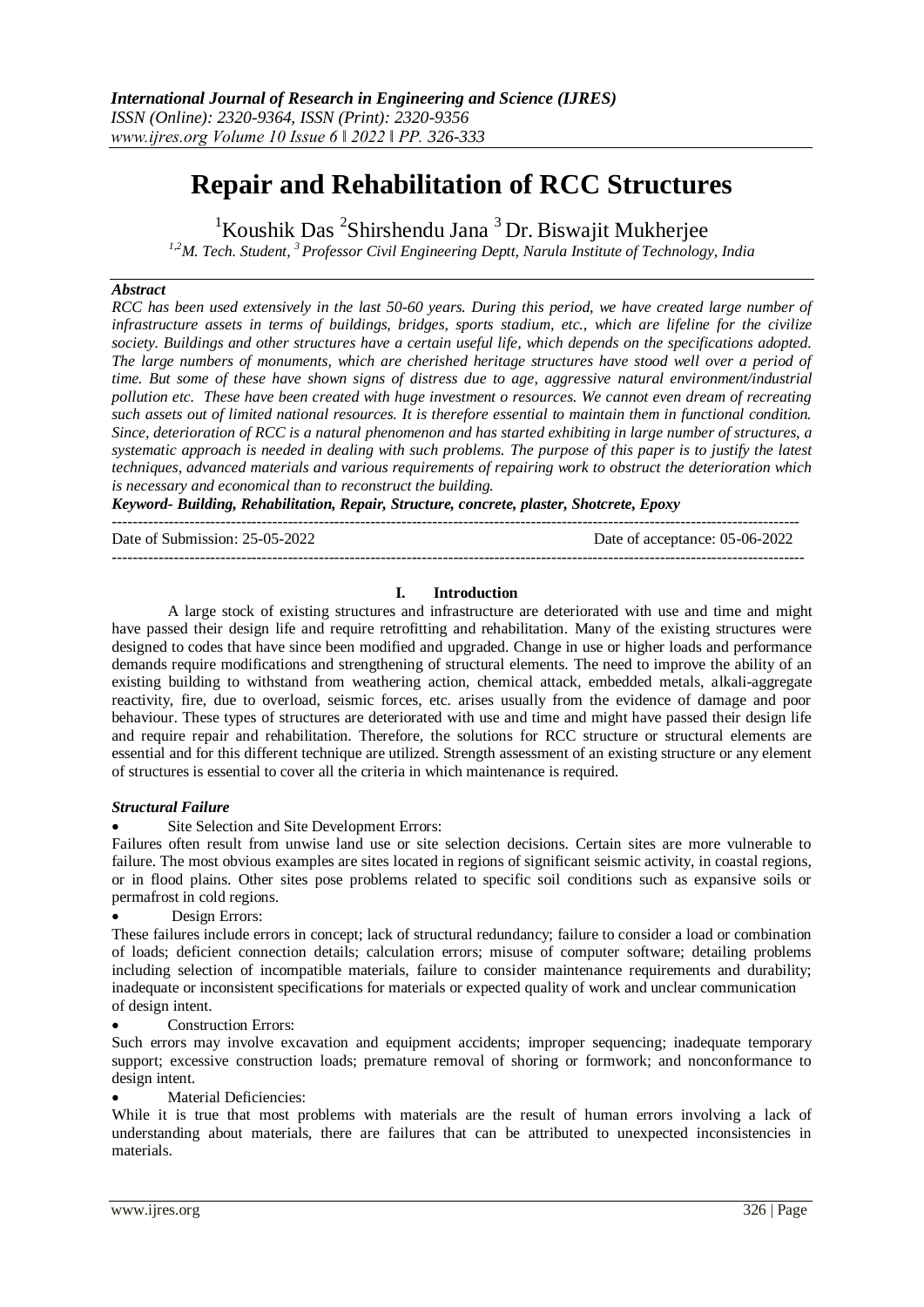# Operational Errors:

Failures can occur after occupancy of a facility as the result of owner/operator errors. These may include alterations made to the structure, change in use, negligent overloading and inadequate maintenance.

# *Repair, Rehabilitation and Retrofitting Concepts*

# Repair

The main purpose of repairs is to bring back the architectural shape of the building so that all services start working and the functioning of building is resumed quickly. Repair does not pretend to improve the structural strength of the building and can be very deceptive for meeting the strength requirements. The objective of any repair should be to produce rehabilitation – which means a repair carried out relatively low cost, with a limited and predictable degree of change with time and without premature deterioration and/or distress throughout its intended life and purpose. To achieve this goal, it is necessary to consider the factors affecting the durability of a repaired structural system as part of a whole, or a component of composite system.

# Rehabilitation

Structural rehabilitation involves the upgrading or changing of a building's foundation in support of changes in the building's owners, its use, design goals or regulatory requirements. In every case it is determined that it is cheaper to rehabilitate the structure and make the building improvements instead of demolishing and constructing a new building in the allotted space.

# Retrofitting

The engineering which involves in modifying the existing buildings for structural behaviour without hampering its basic intent of use is termed as retrofitting. It becomes necessary to improve the performance of structures including those facing loss of strength due to deterioration or which have crossed their anticipated lifespan. The realization of retrofitting depends on the authentic cause and measures adopted to prevent its further deterioration. This development includes repair, retrofit, renovation and reconstruction wherever required. A proper load path has to be analysed by a structural engineer and a decision has to be taken if any additional member like shear walls, etc needs to be added.

# *General areas of repair/rehabilitation work*

 Repair, removal, replacement and maintenance of mechanical supports, sanitary treatment plant and pipelines.

- Repair and modifications to diffuser ports, aeration systems, and discharge pipelines.
- Installation and maintenance of dewatering structures.
- Pile restoration and wood pile concrete encapsulation.
- Anode installation for cathodic protection.
- Repair and replacement of trash-rack and debris screen.

#### *Evaluation of Structures*

Non-destructive testing can be applied to both old and new structures. For new structures, the principal applications are likely to be for quality control or the resolution of doubts about the quality of materials or construction. The testing of existing structures is usually related to an assessment of structural integrity or adequacy. In either case, if destructive testing alone is used, for instance, by removing cores for compression testing, the cost of coring and testing may only allow a relatively small number of tests to be carried out on a large structure which may be misleading. Non-destructive testing can be used in those situations as a preliminary to subsequent coring. Some situations where non-destructive testing may be useful are, as follows:

Quality control of pre-cast units or construction in situ

 Location and determination of the extent of cracks, voids, honeycombing and similar defects within a concrete structure

 Determining the concrete uniformity, possibly preliminary to core cutting, load testing or other more expensive or disruptive tests

Determining the position, quantity or condition of reinforcement.

# *A. Rebound Hammer Test:*

### *Objective:*

The rebound hammer method could be used for:

(i) assessing the likely compressive strength of concrete with the help of suitable corelations between rebound index and compressive strength,

(ii) assessing the uniformity of concrete,

(iii) assessing the quality of the concrete in relation to standard requirements, and

(iv) assessing the quality of one element of concrete in relation to another.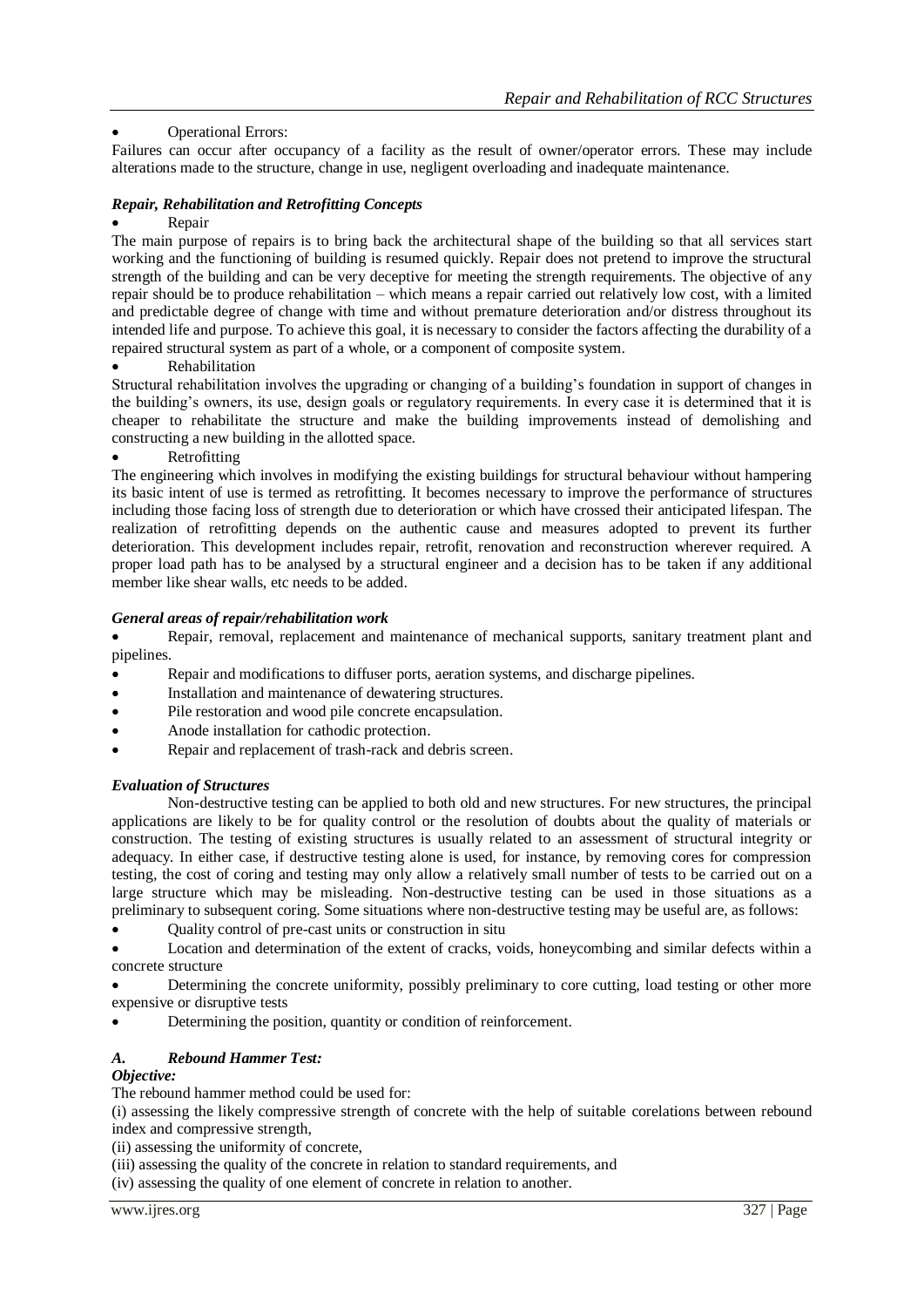

#### *Principle:*

When the plunger of rebound hammer is pressed against the surface of the concrete, the springcontrolled mass rebounds and the extent of such rebound depends upon the surface hardness of concrete. The surface hardness and therefore the rebound is taken to be related to the compressive strength of the concrete. The rebound is read off along a graduated scale and is designated as the rebound number or rebound index.

#### *B. Ultrasonic Pulse Velocity Meter:*

Objective:

The ultrasonic pulse velocity method could be used to establish:

(i) the homogeneity of the concrete,

(ii) the presence of cracks, voids and other imperfections,

(iii) changes in the structure of the concrete which may occur with time,

(iv) the quality of the concrete in relation to standard requirements,

(v) the quality of one element of concrete in relation to another, and

(vi) the values of dynamic elastic modulus of the concrete.

Principle:

The ultrasonic pulse is generated by an electroacoustical transducer. When the pulse is induced into the concrete from a transducer, it undergoes multiple reflections at the boundaries of the different material phases within the concrete. A complex system of stress waves is developed which includes longitudinal (compressional), shear (transverse) and surface (rayleigh) waves. The receiving transducer detects the onset of the longitudinal waves, which is the fastest. Because the velocity of the pulses is almost independent of the geometry of the material through which they pass and depends only on its elastic properties, pulse velocity method is a convenient technique for investigating structural concrete. The underlying principle of assessing the quality of concrete is that comparatively higher velocities are obtained when the quality of concrete in terms of density, homogeneity and uniformity is good. In case of poorer quality, lower velocities are obtained. If there

is a crack, void or flaw inside the concrete which comes in the way of transmission of the pulses, the pulse

strength is attenuated and it passes around the discontinuity, thereby making the path length longer. Consequently, lower velocities are obtained. The actual pulse velocity obtained depends primarily upon the materials and mix proportions of concrete. Density and modulus of elasticity of aggregate also significantly affect the puise velocity.

#### *Major types of repair*

- **Brick Wall Repairs**
- **Plaster Wall Repairs**
- **RCC Repairs**









Narrow cracks: slight increases in transit time









V cids and micro cracks: sound travels around with increase in transit time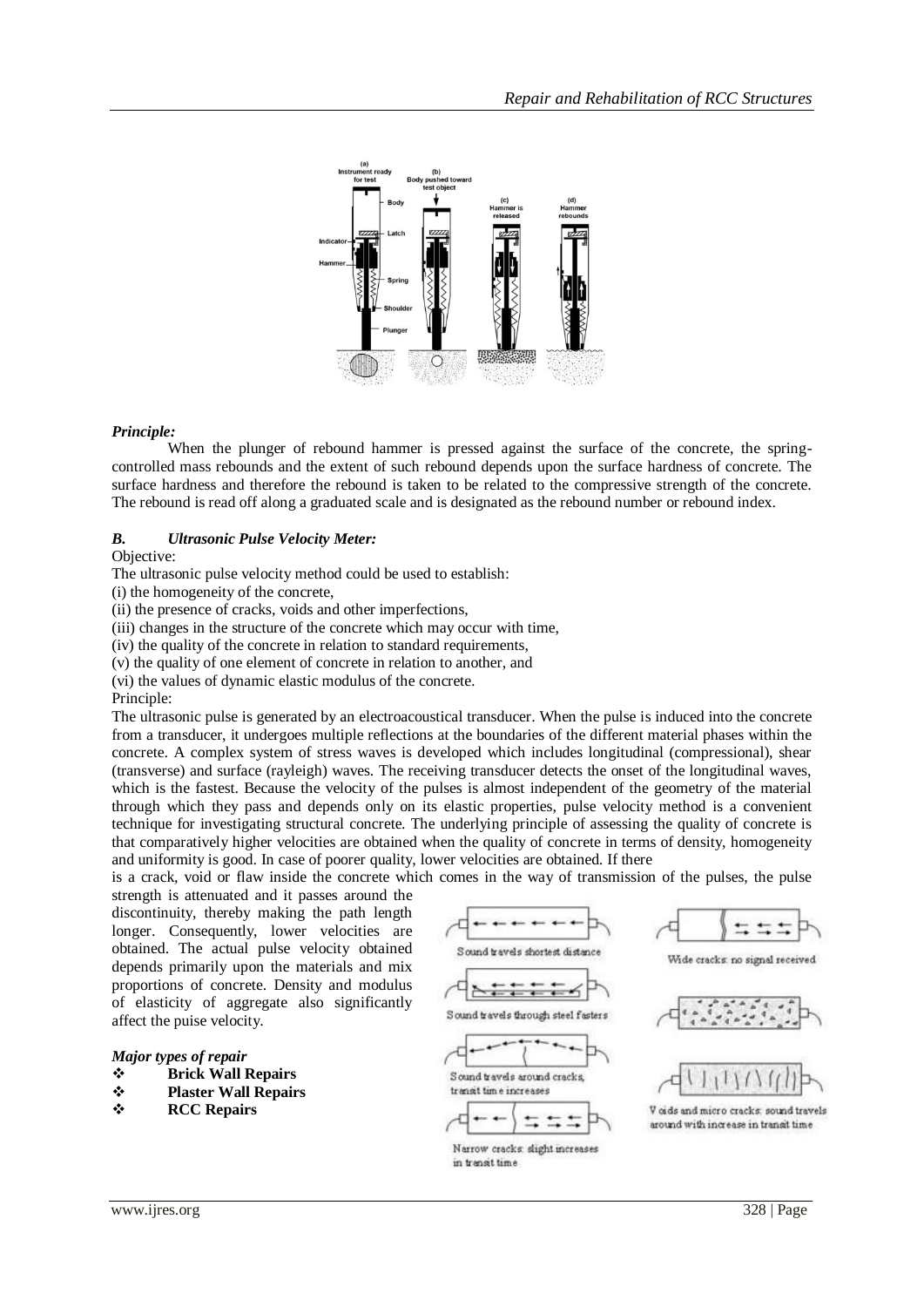# **BRICK WALLS**

Basically, brick is durable and long-lived as long as the mortar joints are sound. Brick houses are susceptible to moisture - more so than wooden framed houses - but require very little maintenance.

# *Problems with Brick (Structural Problems)*

 Deteriorated Pointing affects many old houses. Mortar starts to disintegrate between the bricks, which can cause the entire wall to collapse, or single bricks to crumble.

Dirty or stained brickwork can be caused by moisture, time, dirt along with rain or sprinklers.

 Efflorescence results from bricks getting wet, which leaves deposits of salts that are drawn out of the masonry as the moisture evaporates the brickwork and find the source of the moisture.

 Spalled brickwork is also common. Once bricks have been wet, the expansion of freezing water breaks off the top surface of the brick, leaving the inner surface exposed.

After a time, most of these bricks will crumble completely.

#### *A couple of Don'ts for brick*

 Don't assume that old mortar needs to be replaced. Old mortar is usually of higher lime content than the newer replacement mortar we are likely to find to repoint, and the high Portland cement content of new mortar can damage old walls beyond repair.

 Don't seal bricks with a water repellent (i.e., water seal) - it can mean that any moisture that is already in the brick stays in the brick, and interior moisture may not be able to escape.

Don't use hydrochloric acid to clean brick, it can cause discoloration or mottling that is permanent.

 Never sandblast old brick! Sandblasting can damage the hard surface of fired brick and open the bricks up to water damage.

Never use expansion joints in historic masonry - they can pulverize brick and ruin mortar joints.

# *Repair Work*

Cleaning Brickwork

 For normal dirt and grime, simply use plain water, rinsing with a hose and scrubbing with a stiff bristled brush.

- For stubborn stains add 1/2c ammonia to a bucket of water.
- Don't use a power washer except as a last resort if we have a crumbling brick

problem, this will make it worse (old windows don't stand up to high pressure water very well). Removal of Organic Growth

A moist brick will often lead to growth a variety of molds and mosses.

 First, scrape the moss or mold off the surface with a non-metallic spatula (the same kind used on Teflon).

Second, apply a wash of 1-part bleach to 4 parts water to kill the spores.

 After a couple of days, scrape again and rewash. It will probably take a few applications to kill everything off.

# **PLASTER WALLS**

#### *Repair or Replace*

It is usually better to go in favour of repairing plaster walls, regardless of what they look like. But honestly, this is not always possible. Basically, if:

- there is more than 1 large hole per 4 x 8 area, or
- there are more than 3-4 cracks in 100ft2, or
- the cracks are more than 1/4" wide

Then replace the section of wall. It will take more time and failed attempts to repair this wall than it is worth. Old plaster should be cherished - it is stronger and more soundproof than current walls made of gypsum board or sheetrock. Even cracking or crumbling plaster walls should be repaired, not replaced.

#### *Plaster Damage (Non-Structural Problems)*

Plaster is pretty tough stuff, but like any wall, it's going to get banged or gouged, and age will take it's toll.

 Impact Damage can be serious problem in an old house. Over the years, the walls are going to get banged and dented. Generally we have to replace the plaster 6-12" from the visible hole to reach plaster that is still keyed to the lath tightly.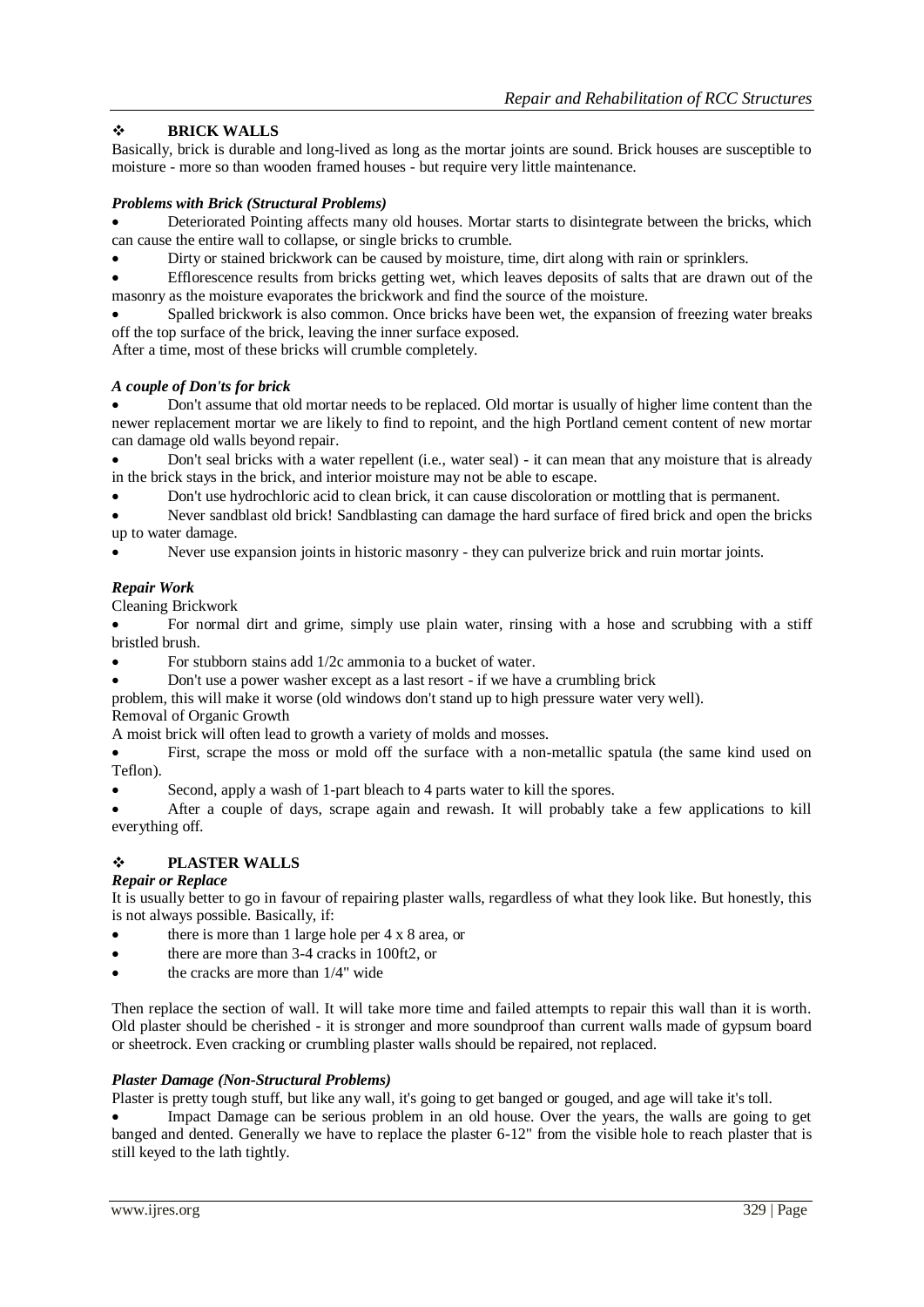Nearly every wall has a few nail holes. These can usually be fixed with a tiny bit of spackle applied with the finger. Not perfect, but they will be unnoticeable when the wall is painted.

 Water is the enemy of plaster. Brownish stains on the walls or ceilings are evidence for bowing out of plaster. Water-damaged plaster can be very friable.

 Old walls and old houses often have cracks. Stress cracks are a sign of possible structural shifting, extreme temperature changes, incorrect plaster mix, improper curing or leaks. Diagonal cracks over doorways signal settlement, or a nearby source of vibration, such as a highway or railroad.

 Bulging plaster is an indication that the plaster keys have broken off and allowed the plaster layers to separate from the lathe behind them. Bulging can be repaired with plaster washers.

# *Repairs.*

 For repair of minor cracks, use fiberglass mesh tape then go over with a wide trowel and joint compound. There are also plaster patch compounds available that are excellent.

 For larger cracks and holes, we need to remove all the debris and enlarge the crack until we reach solid plaster and fill the crack with joint compound or plaster patch.

- If we choose to put wallboard over the plaster, use the following tips:
- o Apply wallboard horizontally
- o Use the largest boards available.
- o Use screws, not nails, 12" apart in ceilings, 16" on walls
- o Use a floating joint the wall holds up the ceiling sheets
- o Use corner clips at all corners
- o Use fiberglass meshes tape, not paper, and special compound that is available for plaster walls.

o Seal interior corners with acrylic latex caulk its not historically correct, but the effect is smooth and unnoticeable

# **RCC STRUCTURES**

# *Problems In RCC Structures (Structural Problems)*

- Flexure, Shear, Torsion, Shrinkage And Tension cracks
- Splitting, Diagonal, Horizontal cracks in Columns
- Rusting, Buckling, Bending, Twisting Distress in Steel structures

#### *A. Guniting/Shotcreting Methodology:*

Shotcrete is defined as pneumatically applied concrete or mortar placed directly on surface The cement and sand are batched and mixed in the usual way and conveyed through a hose pipe with the help of compressed air. A separate pipe line brings water under pressure and the water and cement aggregate mix are passed through and intimately mixed in a special manifold and then projected at high velocity to the surface being repaired. In good quality work, a density around 2100kg/m3 is achieved. For effective guniting, the nozzle should be kept at 60cm to 150cm from the work normal to the surface. Before guniting is applied, the old concrete surface is prepared properly, all the cracks treated and the new reinforcement fixed in position. Cracks wider than about 0.5 mm should be cut out and filled with hand-applied mortar or with gunite.

#### *B. Types of Shotcrete*

#### **1. Wet Mix Shotcrete**

Wet mix Shotcrete is a method that involves premixing of all ingredients including binder, water, aggregates and admixtures. The wet mix process shall consist of thoroughly mixing all the ingredients with the exception of the accelerated admixture (if used). Then mixtures have to be feed into the delivery equipment and deliver it by positive displacement or compressed air to the nozzle. This mixture is jetted from the nozzle at high velocity on to the surface to receive the shotcrete. If specified, fibres of steel, poly propylene or other material, as may be specified could also be used together with the admixtures to modify the structural properties of the concrete/mortar being placed in position.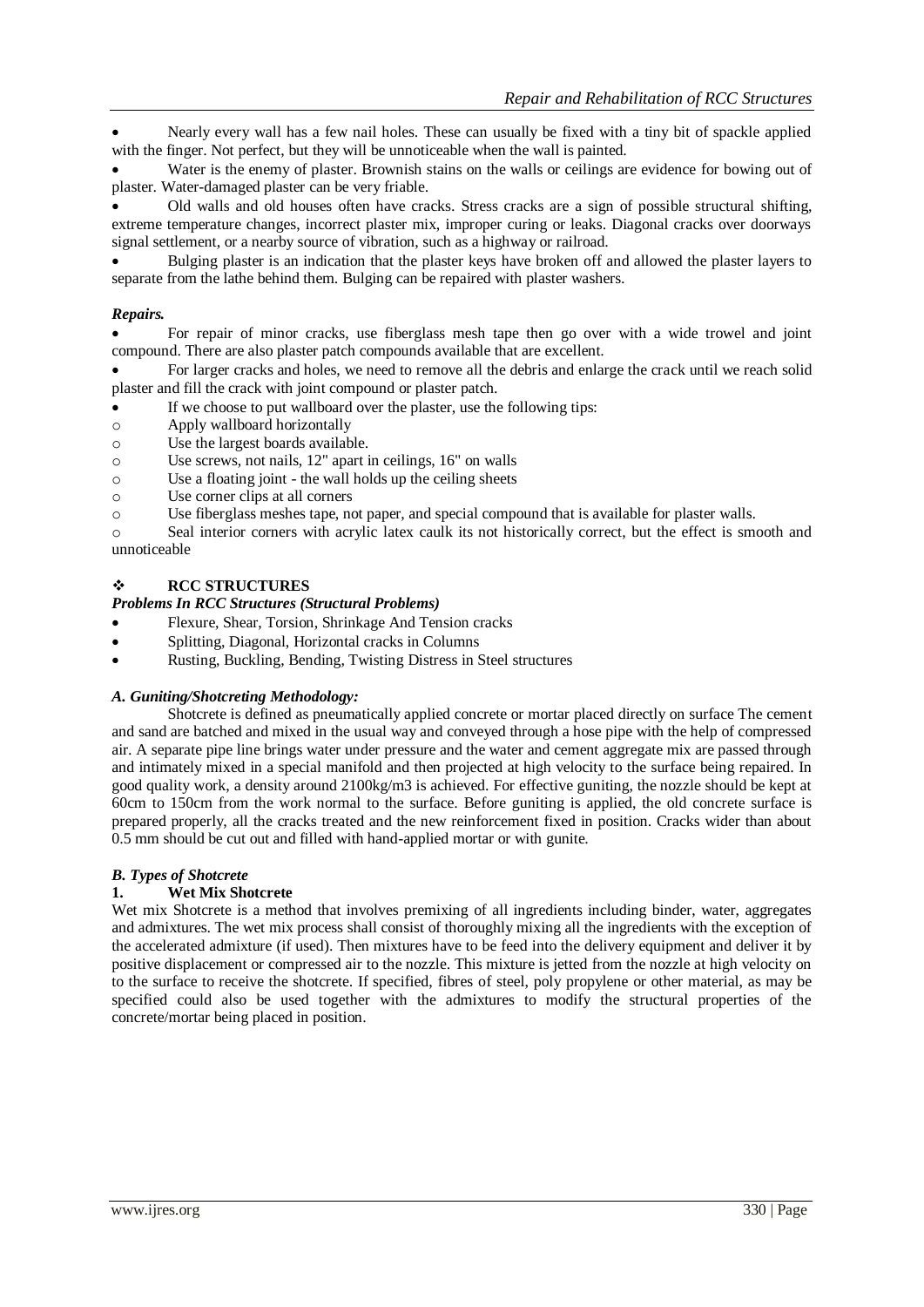

# **2. Dry Mix Shotcrete**

Dry mixing involves premixing of binders and aggregates which are fed into special mechanical feeder metering the premixed materials into a hose. The mix is jetted out along with compressed air from a nozzle connected to the hose having a water ring outfitted to it. This mix is injected to the repair spot. The resultant hardened properties include increased flexural, compressive strengths and more durability.

# **Problems associated with Dry mix Shotcrete**

- o Presence of voids due to encapsulated rebound
- o Shrinkage cracking caused by high cement concrete, improper curing or excessive water control

# **Applications: Shotcrete has been used to repair:**

- o Canal and spillway linings and walls
- o The faces of dams, tunnel linings
- o Highway bridges and tunnels
- o Deteriorating natural rock walls and earthen slopes
- o To thicken and strengthen existing concrete surfaces

#### *C. Routing and Sealing Methodology:*

Routing and sealing is a common method of repairing dormant cracks. The procedure should not be used on active cracks. A minimum surface width for a crack to be routed and sealed is one-quarter inch. When you are dealing with pattern cracks or narrow cracks, the routing will enlarge the cracks to make them suitable for sealants. Sealants are used to prevent water infiltration. This involves enlarging the crack along its exposed face and sealing it with crack fillers. Care should be taken to ensure that the entire crack is routed and sealed. Routing and sealing of cracks can be used in conditions requiring remedial repair and where structural repair is not necessary. This method involves enlarging the crack along its exposed face and filling and sealing it with a suitable joint sealant. This is a common technique for crack treatment and is relatively simple in comparison to the procedures and the training required for epoxy injection. The procedure is most applicable to approximately flat horizontal surfaces such as floors and pavements. However, routing and sealing can be accomplished on vertical surfaces (with a non-sag sealant) as well as on curved surfaces (pipes, piles and pole).

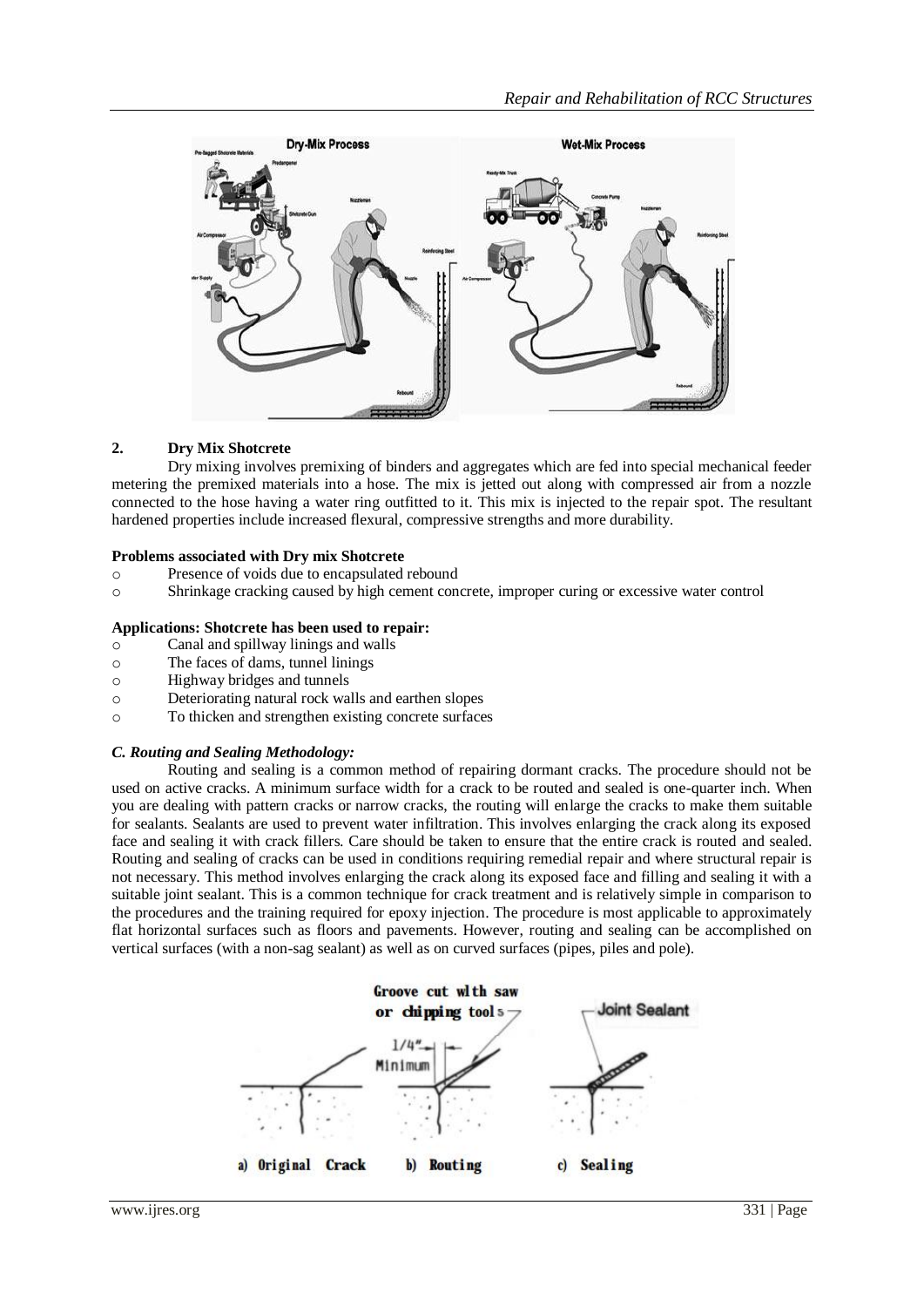Routing and sealing is used to treat both fine pattern cracks and larger, isolated cracks. A common and effective use is for waterproofing by sealing cracks on the concrete surface where water stands, or where hydrostatic pressure is applied. This treatment reduces the ability of moisture to reach the reinforcing steel or pass through the concrete, causing surface stains or other problems.

# *D. Epoxy Injection Methodology*

The Injection of polymer under pressure will ensure that the sealant penetrates to the full depth of the crack. The technique in general consists of drilling hole at close intervals along the length of cracks and injecting the epoxy under pressure in each hole in turn until it starts to flow out of the next one. The hole in use is then sealed off and injection is started at the next hole and so on until full length of the crack has been treated. Before injecting the sealant, it is necessary to seal the crack at surface between the holes with rapid curing resin.

For repairs of cracks in massive structures, a series of holes (Usually 20mm in diameter and 20mm deep spaced at 150 to 300mm interval) intercepting the crack at a number of locations are drilled. Epoxy injection can be used to bond the cracks as narrow as 0.05mm. Epoxy injection is a highly specialized job requiring a high degree of skill for satisfactory execution. The general steps involved are as follows.

#### *1) Preparation of the Surface*

The contaminated cracks are cleaned by removing all oil, grease, dirt and fine particles of concrete which prevent the epoxy penetration and bonding and removed by flushing the surface with water or a solvent. And the surface has to be dried, the crack should be routed to a depth of about 12mm and width of about 20mm in Vshape, filled with an epoxy, and stuck off flush with the surface.

#### *2) Installation of Entry Ports*

The entry port or nipple is an opening to allow the injection of adhesive directly into the crack without leaking. In case of V-grooving of the cracks, a hole of 20mm diameter and 12 to25mm below the apex of V-grooved section is drilled into the crack.

#### *3) Mixing of Epoxy*

The mixing can be done either by batch or continuous methods. In batch mixing, the adhesive components are premixed in specified proportions with a mechanical stirrer, in amounts that can be used prior to the commencement of curing of the material.

#### *4) Injection of Epoxy:*

In its simplest form, the injection equipment consists of a small reservoir or funnel attached to a length of flexible tubing, so as to provide a gravity head. For small quantities of repair material small hand-held guns are usually the most economical. They can maintain a steady pressure which reduces chances of damage to the surface seal. For big jobs power-driven pumps are often used for injection. The injection pressures are governed by the width and depth of cracks and the viscosity of resin and seldom exceed 0.10Mpa. The low pressure for fine cracks is a common practice to increase the injection pressure during the course of work to overcome the increase in resistance against flow as crack is filled with material.

#### *5) Removal of Surface Seal:*

After the injected epoxy has occurred; the surface seal may be removed by grinding or other means as appropriate. Fittings and holes at the entry ports should be painted with an epoxy patching compound.